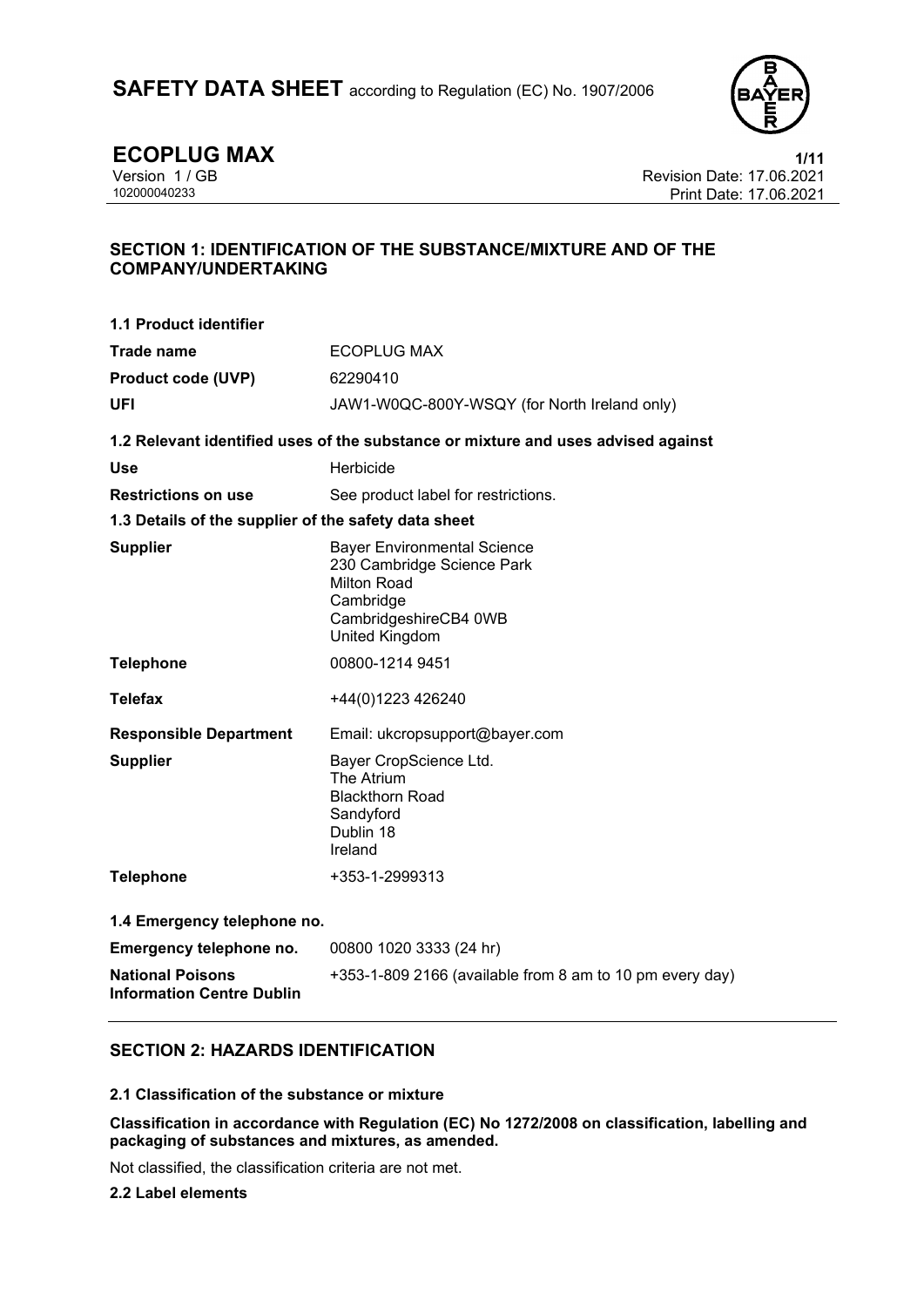

**ECOPLUG MAX** 2/11<br>Version 1 / GB 2021 Version 1 / GB Revision Date: 17.06.2021 Print Date: 17.06.2021

#### **Labelling in accordance with Regulation (EC) No 1272/2008 on classification, labelling and packaging of substances and mixtures, as amended.**

Hazard label for supply/use required.

**Hazardous components which must be listed on the label:**

• Glyphosate ammonium salt

#### **Hazard statements**

EUH401 To avoid risks to human health and the environment, comply with the instructions for use.

#### **Precautionary statements**

P234 Keep only in original container.<br>P501 Dispose of contents/container in Dispose of contents/container in accordance with local regulation.

#### **2.3 Other hazards**

No additional hazards known beside those mentioned.

Glyphosate: This substance is not considered to be persistent, bioaccumulative and toxic (PBT). This substance is not considered to be very persistent and very bioaccumulative (vPvB).

# **SECTION 3: COMPOSITION/INFORMATION ON INGREDIENTS**

#### **3.2 Mixtures**

#### **Chemical nature**

Water soluble granules (SG) Ammonium salt of glyphosate 790 g/kg

#### **Hazardous components**

Hazard statements according to Regulation (EC) No. 1272/2008

| <b>Name</b>                      | CAS-No./<br>$EC-No.$<br><b>REACH Reg. No.</b>   | <b>Classification</b><br><b>REGULATION (EC) No</b><br>1272/2008           | <b>Conc.</b> [%] |
|----------------------------------|-------------------------------------------------|---------------------------------------------------------------------------|------------------|
| Glyphosate ammonium<br>salt      | 40465-66-5                                      | Aquatic Chronic 2, H411                                                   | 79               |
| Ethoxylated fatty<br>amidoamine  | 1189172-06-2                                    | <b>Skin Irrit. 2, H315</b><br>Eye Dam. 1, H318<br>Aquatic Chronic 3, H412 | $> 3 - 510$      |
| Alcohols, C16-18,<br>ethoxylated | 68439-49-6<br>500-212-8                         | Eye Irrit. 2, H319                                                        | $> 3 - 510$      |
| Sodium sulphite                  | 7757-83-7<br>231-821-4<br>01-2119537420-49-xxxx | Not classified                                                            | < 1              |

#### **Further information**

For the full text of the H-Statements mentioned in this Section, see Section 16.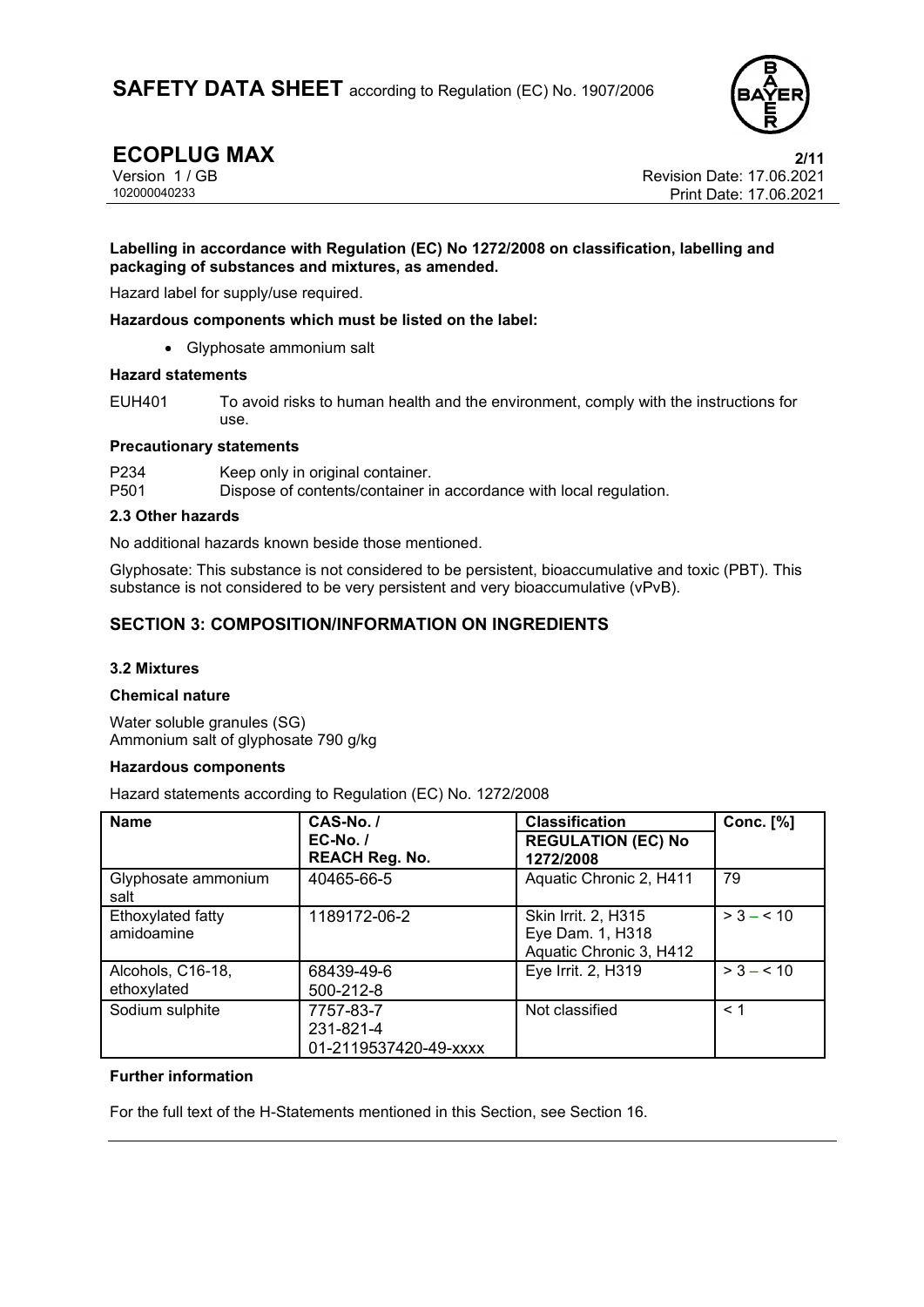SAFETY DATA SHEET according to Regulation (EC) No. 1907/2006



**ECOPLUG MAX** 3/11<br>Version 1 / GB 8/11<br>Revision Date: 17.06.2021 Version 1 / GB Revision Date: 17.06.2021 Print Date: 17.06.2021

# **SECTION 4: FIRST AID MEASURES**

| 4.1 Description of first aid measures                                          |                                                                                                                                                                                                                                                                                                           |  |
|--------------------------------------------------------------------------------|-----------------------------------------------------------------------------------------------------------------------------------------------------------------------------------------------------------------------------------------------------------------------------------------------------------|--|
| <b>General advice</b>                                                          | Move out of dangerous area. Place and transport victim in stable<br>position (lying sideways). Remove contaminated clothing immediately<br>and dispose of safely.                                                                                                                                         |  |
| <b>Inhalation</b>                                                              | Move to fresh air. Keep patient warm and at rest. Call a physician or<br>poison control center immediately.                                                                                                                                                                                               |  |
| <b>Skin contact</b>                                                            | Wash off immediately with plenty of water for at least 15 minutes. Take<br>off contaminated clothing and shoes immediately. Call a physician or<br>poison control center immediately.                                                                                                                     |  |
| Eye contact                                                                    | Rinse immediately with plenty of water, also under the eyelids, for at<br>least 15 minutes. Remove contact lenses, if present, after the first 5<br>minutes, then continue rinsing eye. Call a physician or poison control<br>center immediately.                                                         |  |
| Ingestion                                                                      | Call a physician or poison control center immediately. Rinse out mouth<br>and give water in small sips to drink. DO NOT induce vomiting unless<br>directed to do so by a physician or poison control center. Never give<br>anything by mouth to an unconscious person. Do not leave victim<br>unattended. |  |
|                                                                                | 4.2 Most important symptoms and effects, both acute and delayed                                                                                                                                                                                                                                           |  |
| <b>Symptoms</b>                                                                | Product dust may be irritating to eyes, skin and respiratory system.                                                                                                                                                                                                                                      |  |
|                                                                                | Hypersensitivity to sulphiting agents., A very small percentage of<br>particularly sensitive people may suffer skin or respiratory reactions.                                                                                                                                                             |  |
| 4.3 Indication of any immediate medical attention and special treatment needed |                                                                                                                                                                                                                                                                                                           |  |
| <b>Risks</b>                                                                   | This product is not a cholinesterase inhibitor.                                                                                                                                                                                                                                                           |  |
| <b>Treatment</b>                                                               | Treatment with atropine and oximes is not indicated. Appropriate<br>supportive and symptomatic treatment as indicated by the patient's<br>condition is recommended. There is no specific antidote.                                                                                                        |  |

# **SECTION 5: FIREFIGHTING MEASURES**

| 5.1 Extinguishing media                                         |                                                                                                                                                                                                                                                  |
|-----------------------------------------------------------------|--------------------------------------------------------------------------------------------------------------------------------------------------------------------------------------------------------------------------------------------------|
| <b>Suitable</b>                                                 | Use water spray, alcohol-resistant foam, dry chemical or carbon<br>dioxide.                                                                                                                                                                      |
| Unsuitable                                                      | High volume water jet                                                                                                                                                                                                                            |
| 5.2 Special hazards arising<br>from the substance or<br>mixture | Accumulation of fine dust may entail the risk of a dust explosion in the<br>presence of air., In the event of fire the following may be released:,<br>Carbon monoxide (CO), Carbon dioxide (CO2), Nitrogen oxides (NOx),<br>Oxides of phosphorus |
| 5.3 Advice for firefighters                                     |                                                                                                                                                                                                                                                  |
| <b>Special protective</b><br>equipment for firefighters         | In the event of fire and/or explosion do not breathe fumes. In the event<br>of fire, wear self-contained breathing apparatus.                                                                                                                    |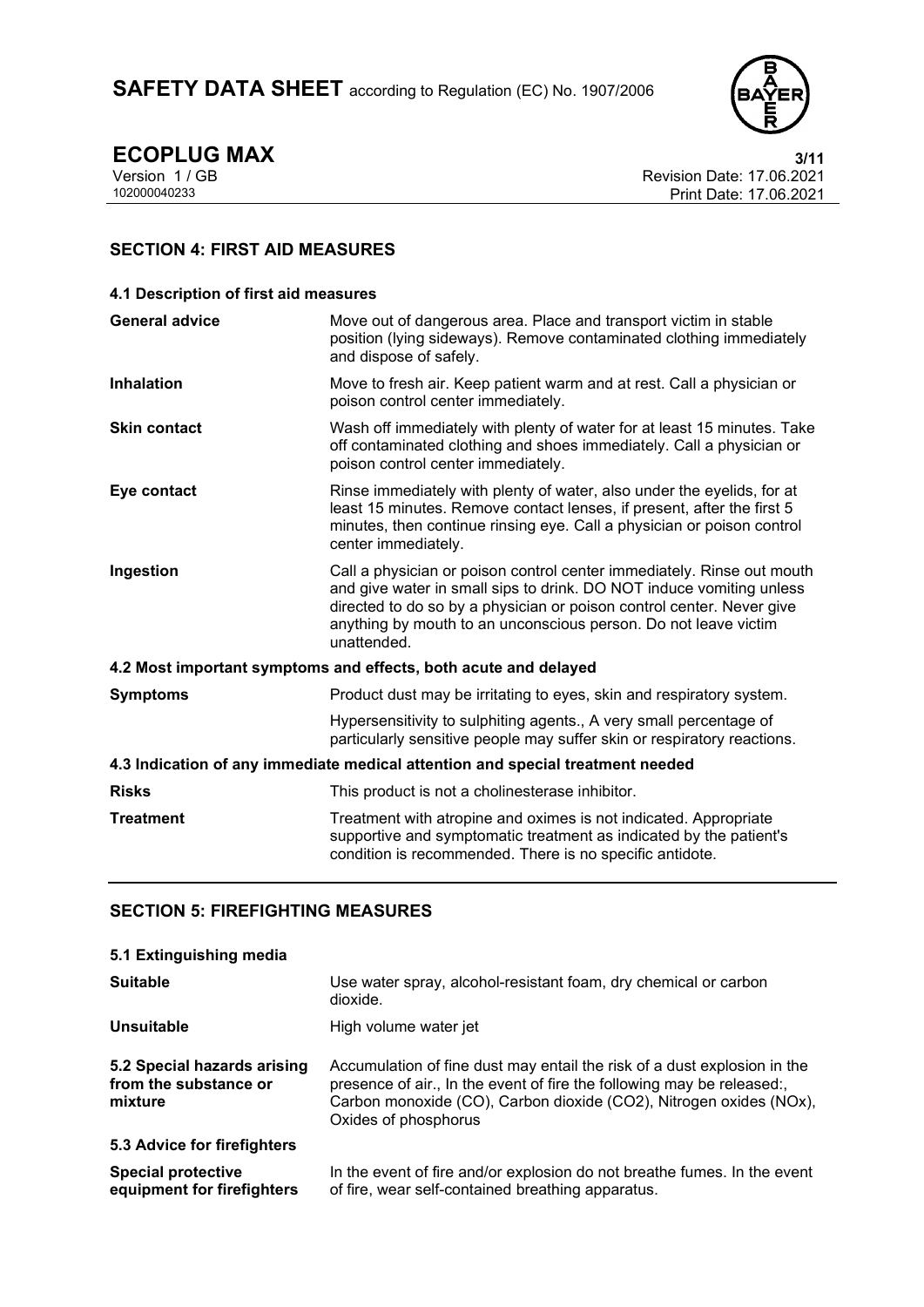

**ECOPLUG MAX** 4/11<br>Version 1 / GB **ALCORY 4/11** Revision Date: 17.06.2021 Version 1 / GB Revision Date: 17.06.2021 Print Date: 17.06.2021

# **Further information** Keep out of smoke. Fight fire from upwind position. Cool closed containers exposed to fire with water spray. Do not allow run-off from fire fighting to enter drains or water courses.

# **SECTION 6: ACCIDENTAL RELEASE MEASURES**

|                                         | 6.1 Personal precautions, protective equipment and emergency procedures                                                                                                             |
|-----------------------------------------|-------------------------------------------------------------------------------------------------------------------------------------------------------------------------------------|
| <b>Precautions</b>                      | Do not breathe dust. Use personal protective equipment. Keep<br>unauthorized people away.                                                                                           |
| <b>6.2 Environmental</b><br>precautions | Do not allow to get into surface water, drains and ground water.                                                                                                                    |
|                                         | 6.3 Methods and materials for containment and cleaning up                                                                                                                           |
| Methods for cleaning up                 | Use mechanical handling equipment. Keep in suitable, closed<br>containers for disposal. Clean contaminated floors and objects<br>thoroughly, observing environmental regulations.   |
| <b>Additional advice</b>                | Use personal protective equipment. If the product is accidentally<br>spilled, do not allow to enter soil, waterways or waste water canal.                                           |
| 6.4 Reference to other<br>sections      | Information regarding safe handling, see section 7.<br>Information regarding personal protective equipment, see section 8.<br>Information regarding waste disposal, see section 13. |

# **SECTION 7: HANDLING AND STORAGE**

#### **7.1 Precautions for safe handling**

| Advice on safe handling                                          | Avoid dust formation. Avoid contact with skin, eyes and clothing. Use<br>only in area provided with appropriate exhaust ventilation.                                                                                                                                                           |  |
|------------------------------------------------------------------|------------------------------------------------------------------------------------------------------------------------------------------------------------------------------------------------------------------------------------------------------------------------------------------------|--|
| <b>Hygiene measures</b>                                          | Avoid contact with skin, eyes and clothing. Keep working clothes<br>separately. Wash hands immediately after work, if necessary take a<br>shower. Remove soiled clothing immediately and clean thoroughly<br>before using again. Garments that cannot be cleaned must be<br>destroyed (burnt). |  |
| 7.2 Conditions for safe storage, including any incompatibilities |                                                                                                                                                                                                                                                                                                |  |
| <b>Requirements for storage</b><br>areas and containers          | Store in original container. Keep containers tightly closed in a dry, cool<br>and well-ventilated place. Store in a place accessible by authorized<br>persons only. Keep away from direct sunlight. Protect from freezing.                                                                     |  |
| Advice on common storage                                         | Keep away from food, drink and animal feedingstuffs.                                                                                                                                                                                                                                           |  |
| 7.3 Specific end use(s)                                          | Refer to the label and/or leaflet.                                                                                                                                                                                                                                                             |  |

# **SECTION 8: EXPOSURE CONTROLS/PERSONAL PROTECTION**

### **8.1 Control parameters**

No known occupational limit values.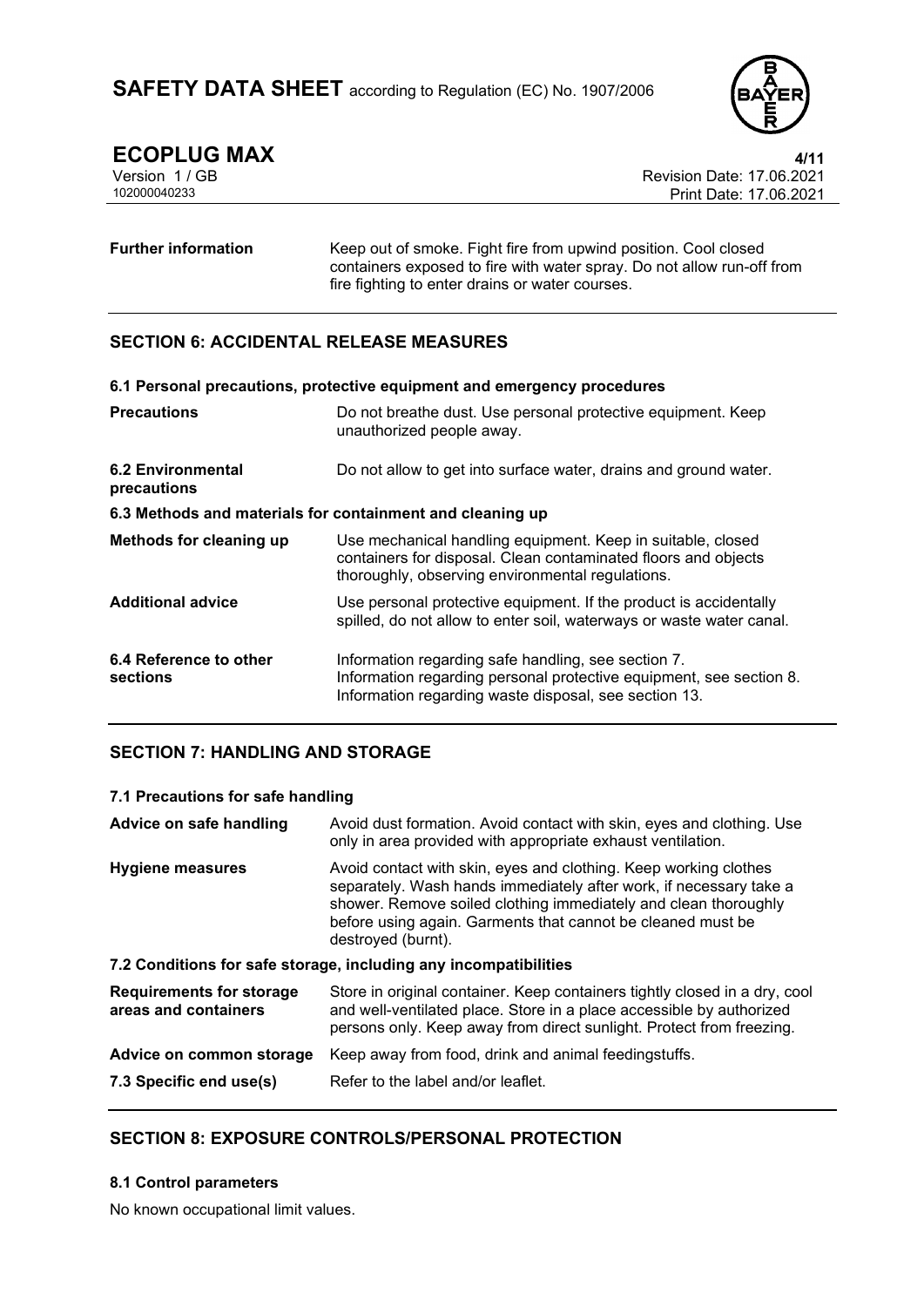

**ECOPLUG MAX** 5/11<br>Version 1 / GB 68/11<br>Revision Date: 17.06.2021 Version 1 / GB Revision Date: 17.06.2021 Print Date: 17.06.2021

#### **8.2 Exposure controls**

**Refer to COSHH assessment (Control of Substances Hazardous to Health (Amendment) Regulations 2004). Engineering controls should be used in preference to personal protective equipment wherever practicable. Refer also to COSHH Essentials.**

#### **Personal protective equipment**

In normal use and handling conditions please refer to the label and/or leaflet. In all other cases the following recommendations would apply.

| <b>Respiratory protection</b>      | instructions regarding wearing and maintenance.                                                                                                                                                                                                                                                                                                                                                                                                                                                                                        | Wear respirator with a particle filter mask (protection factor 4)<br>conforming to European norm EN149FFP1 or equivalent.<br>Respiratory protection should only be used to control residual risk of<br>short duration activities, when all reasonably practicable steps have<br>been taken to reduce exposure at source e.g. containment and/or<br>local extract ventilation. Always follow respirator manufacturer's                                                                                                      |
|------------------------------------|----------------------------------------------------------------------------------------------------------------------------------------------------------------------------------------------------------------------------------------------------------------------------------------------------------------------------------------------------------------------------------------------------------------------------------------------------------------------------------------------------------------------------------------|----------------------------------------------------------------------------------------------------------------------------------------------------------------------------------------------------------------------------------------------------------------------------------------------------------------------------------------------------------------------------------------------------------------------------------------------------------------------------------------------------------------------------|
| <b>Hand protection</b>             | contact time.<br>removed.<br>Material<br>Rate of permeability<br>Glove thickness<br>Protective index<br><b>Directive</b>                                                                                                                                                                                                                                                                                                                                                                                                               | Please observe the instructions regarding permeability and<br>breakthrough time which are provided by the supplier of the gloves.<br>Also take into consideration the specific local conditions under which<br>the product is used, such as the danger of cuts, abrasion, and the<br>Wash gloves when contaminated. Dispose of when contaminated<br>inside, when perforated or when contamination outside cannot be<br>Nitrile rubber<br>> 480 min<br>$> 0.4$ mm<br>Class 6<br>Protective gloves complying with EN<br>374. |
| Eye protection                     |                                                                                                                                                                                                                                                                                                                                                                                                                                                                                                                                        | Wear goggles (conforming to EN166, Field of Use = 5 or equivalent).                                                                                                                                                                                                                                                                                                                                                                                                                                                        |
| Skin and body protection           | Wear standard coveralls and Category 3 Type 5 suit.<br>If there is a risk of significant exposure, consider a higher protective<br>type suit.<br>Wear two layers of clothing wherever possible. Polyester/cotton or<br>cotton overalls should be worn under chemical protection suit and<br>should be professionally laundered frequently.<br>If chemical protection suit is splashed, sprayed or significantly<br>contaminated, decontaminate as far as possible, then carefully<br>remove and dispose of as advised by manufacturer. |                                                                                                                                                                                                                                                                                                                                                                                                                                                                                                                            |
| <b>General protective measures</b> | Complete suit protecting against chemicals                                                                                                                                                                                                                                                                                                                                                                                                                                                                                             | If product is handled while not enclosed, and if contact may occur:                                                                                                                                                                                                                                                                                                                                                                                                                                                        |

### **SECTION 9: PHYSICAL AND CHEMICAL PROPERTIES**

| 9.1 Information on basic physical and chemical properties |                                                  |  |
|-----------------------------------------------------------|--------------------------------------------------|--|
| Form                                                      | granules, Free-flowing, free from foreign matter |  |
| Colour                                                    | light brown                                      |  |
| <b>Odour</b>                                              | chemical                                         |  |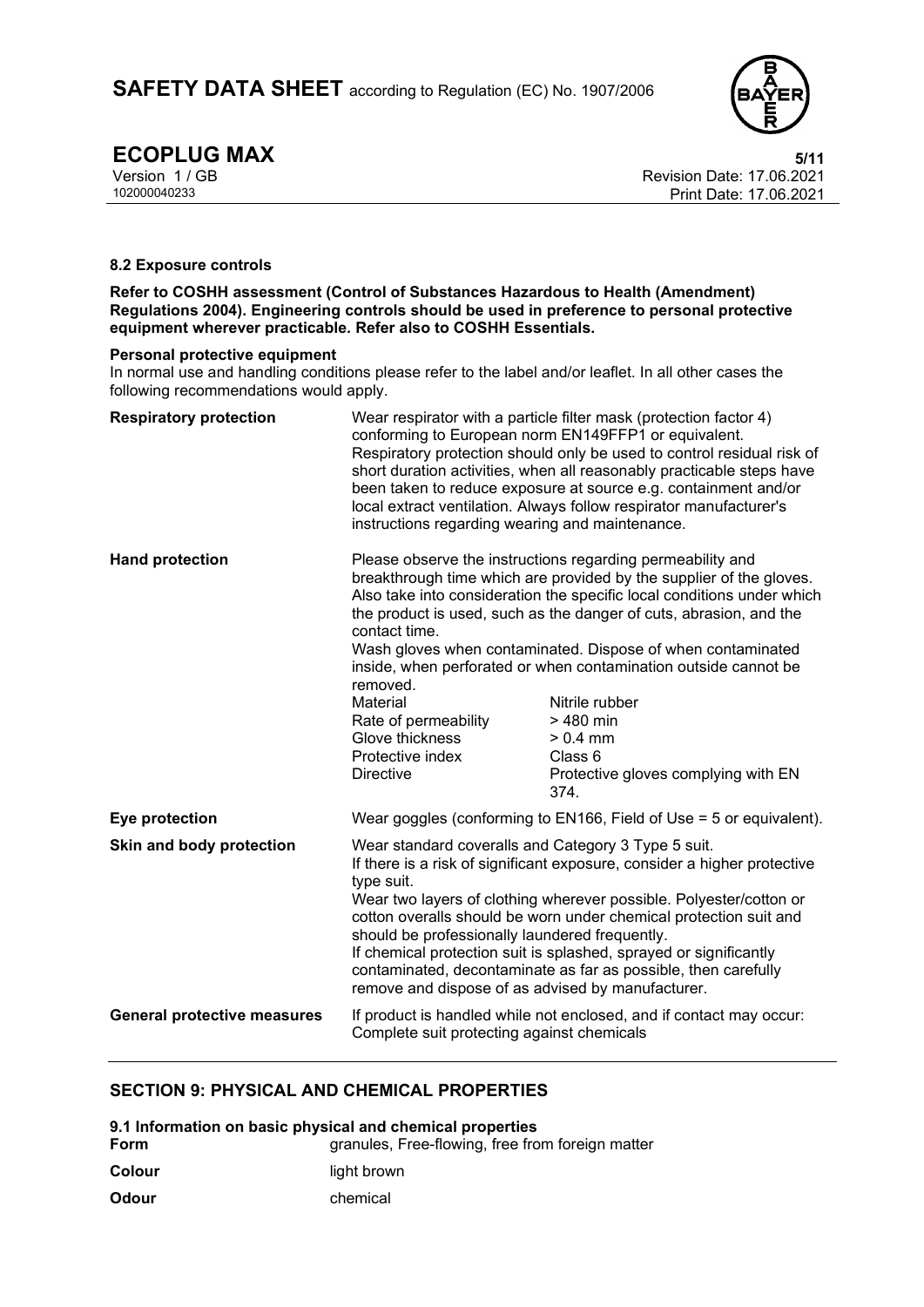# SAFETY DATA SHEET according to Regulation (EC) No. 1907/2006



**ECOPLUG MAX** 6/11<br>
Version 1/GB<br>
102000040233<br>
Frint Date: 17.06.2021<br>
Print Date: 17.06.2021 Revision Date: 17.06.2021 Print Date: 17.06.2021

| <b>Odour Threshold</b>                                   | No data available                                            |
|----------------------------------------------------------|--------------------------------------------------------------|
| pH                                                       | 3.4 - 4.2 (1.5 %) (23 °C) (deionized water)                  |
| <b>Melting point/range</b>                               | No data available                                            |
| <b>Boiling Point</b>                                     |                                                              |
|                                                          | Not applicable                                               |
| <b>Flash point</b>                                       | Not applicable                                               |
| <b>Flammability</b>                                      | No data available                                            |
| <b>Auto-ignition temperature</b>                         | The product is not self-ignitable.                           |
| <b>Thermal decomposition</b>                             | No data available                                            |
| <b>Minimum ignition energy</b>                           | No data available                                            |
| Self-accelarating<br>decomposition temperature<br>(SADT) | No data available                                            |
| <b>Upper explosion limit</b>                             | No data available                                            |
| <b>Lower explosion limit</b>                             | No data available                                            |
| Vapour pressure                                          | No significant volatility.                                   |
| <b>Evaporation rate</b>                                  | Not applicable                                               |
| <b>Relative vapour density</b>                           | No data available                                            |
| <b>Relative density</b>                                  | Not applicable                                               |
| <b>Density</b>                                           | No data available                                            |
| <b>Bulk density</b>                                      | $0.54 - 0.58$ g/cm <sup>3</sup> (loose)                      |
| <b>Water solubility</b>                                  | soluble                                                      |
| <b>Partition coefficient: n-</b><br>octanol/water        | Glyphosate: log Pow: -3.2                                    |
| Viscosity, dynamic                                       | No data available                                            |
| <b>Viscosity, kinematic</b>                              | No data available                                            |
| <b>Oxidizing properties</b>                              | No data available                                            |
| <b>Explosivity</b>                                       | No data available                                            |
| 9.2 Other information                                    | Further safety related physical-chemical data are not known. |

# **SECTION 10: STABILITY AND REACTIVITY**

| 10.1 Reactivity                            | Stable under normal conditions.                                                                                       |
|--------------------------------------------|-----------------------------------------------------------------------------------------------------------------------|
| <b>10.2 Chemical stability</b>             | Stable under recommended storage conditions.                                                                          |
| 10.3 Possibility of<br>hazardous reactions | Reacts with galvanised steel or unlined mild steel to produce hydrogen,<br>a highly flammable gas that could explode. |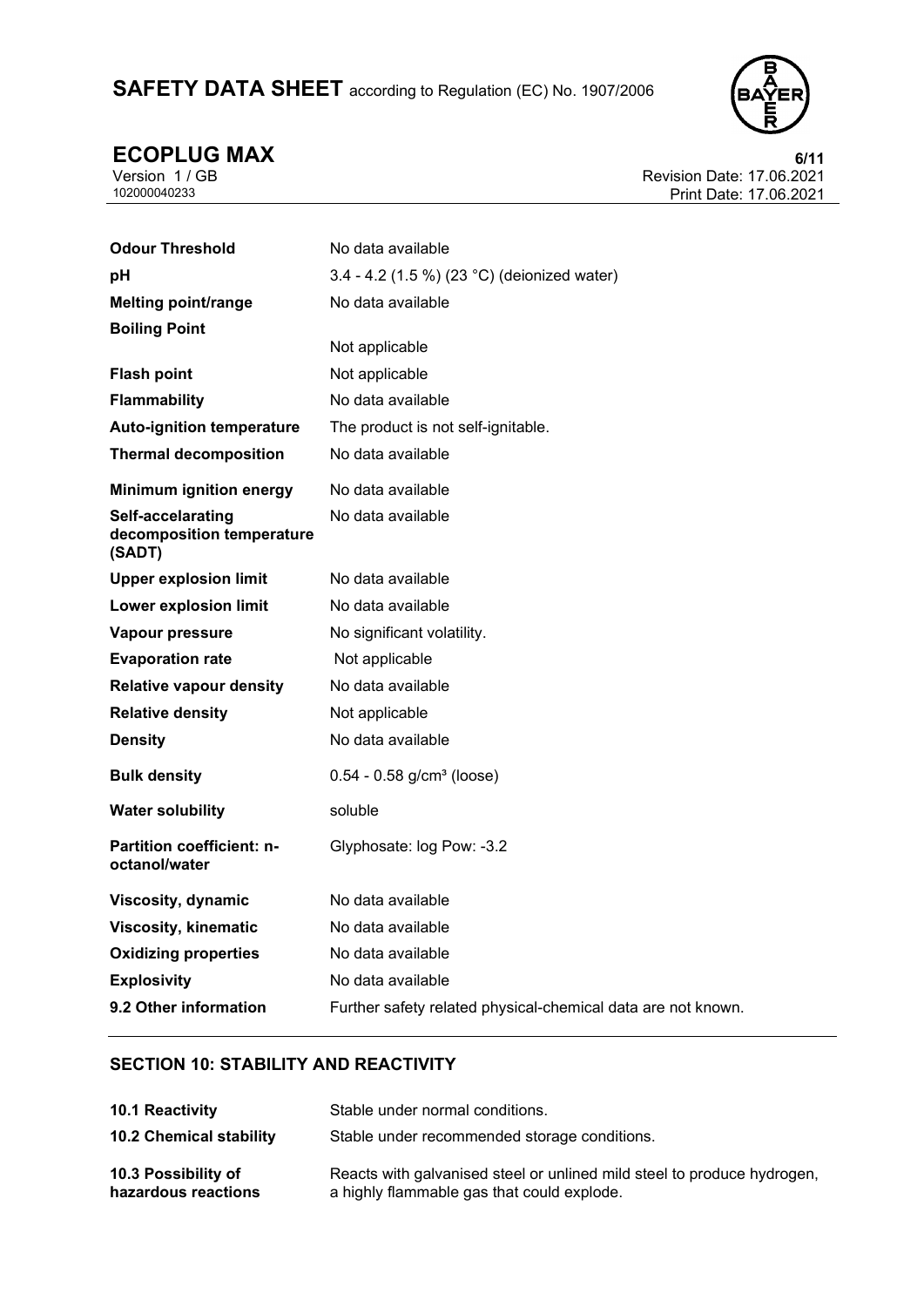

# **ECOPLUG MAX 7/11**

| Version 1/GB |  |
|--------------|--|
| 102000040233 |  |

Revision Date: 17.06.2021 Print Date: 17.06.2021

| <b>10.4 Conditions to avoid</b>                 | Extremes of temperature and direct sunlight.                                  |
|-------------------------------------------------|-------------------------------------------------------------------------------|
| 10.5 Incompatible materials                     | Galvanised steel, Unlined mild steel<br>Store only in the original container. |
| <b>10.6 Hazardous</b><br>decomposition products | Hazardous products of combustion: see section 5.                              |

# **SECTION 11: TOXICOLOGICAL INFORMATION**

**11.1 Information on toxicological effects**

| LD50 (Rat) $> 5,000$ mg/kg                                                                                                             |
|----------------------------------------------------------------------------------------------------------------------------------------|
| $LC50$ (Rat) > 2.10 mg/l<br>Exposure time: 4 h<br>Determined in the form of a respirable aerosol.<br>Highest attainable concentration. |
| During intended and foreseen applications, no respirable aerosol is<br>formed.                                                         |
| LD50 (Rat) $> 5,000$ mg/kg                                                                                                             |
| Slight irritant effect - does not require labelling. (Rabbit)                                                                          |
| Slight irritant effect - does not require labelling. (Rabbit)                                                                          |
| Skin: Non-sensitizing. (Guinea pig)<br>OECD Test Guideline 406, Buehler test                                                           |
|                                                                                                                                        |

### **Assessment STOT Specific target organ toxicity – single exposure**

Glyphosate: Based on available data, the classification criteria are not met.

### **Assessment STOT Specific target organ toxicity – repeated exposure**

Glyphosate did not cause specific target organ toxicity in experimental animal studies.

#### **Assessment mutagenicity**

Glyphosate was not mutagenic or genotoxic in a battery of in vitro and in vivo tests.

#### **Assessment toxicity to reproduction**

Glyphosate did not cause reproductive toxicity in a two-generation study in rats.

#### **Assessment developmental toxicity**

Glyphosate did not cause developmental toxicity in rats and rabbits.

#### **Aspiration hazard**

Based on available data, the classification criteria are not met.

#### **Further information**

No further toxicological information is available.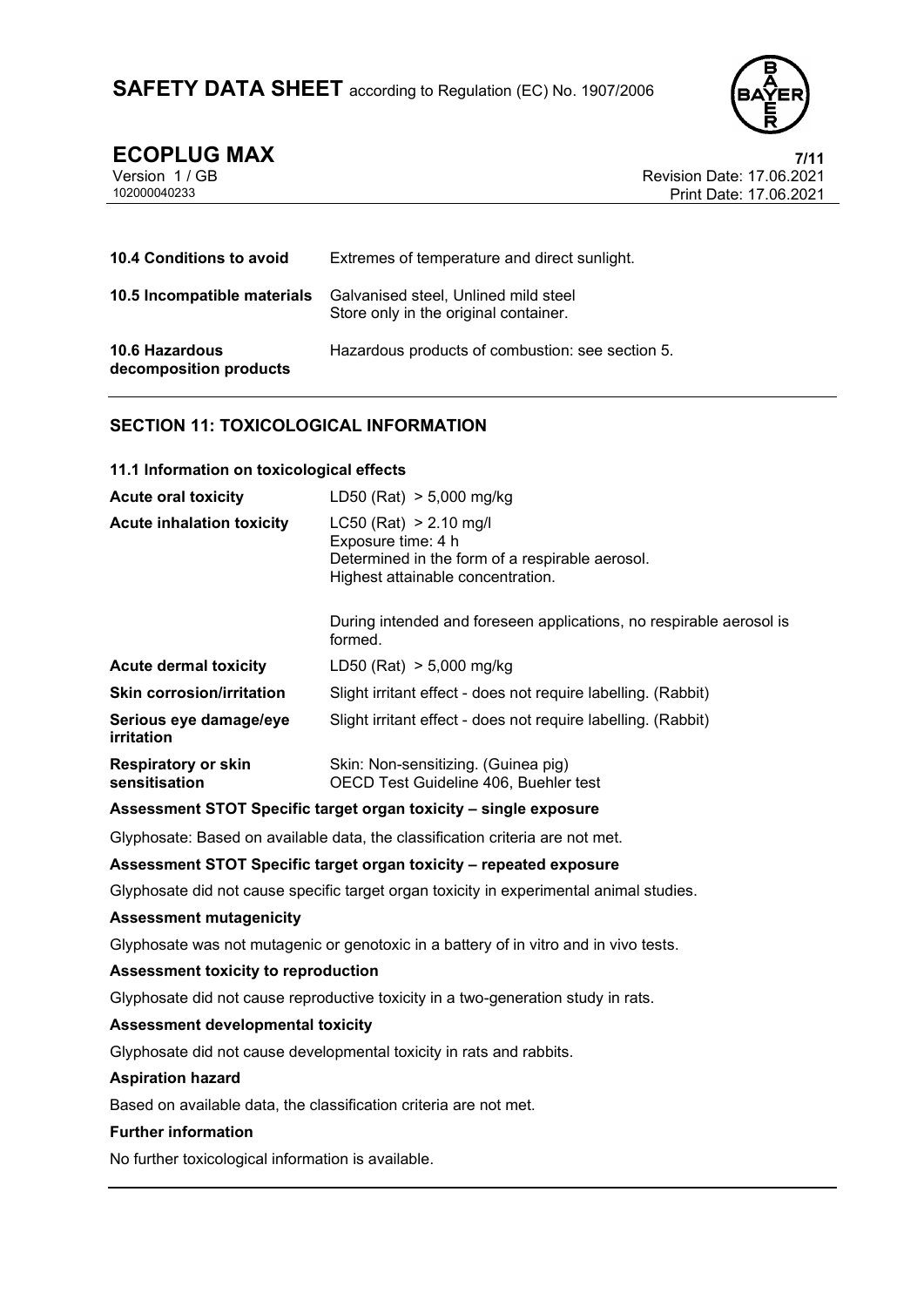

**ECOPLUG MAX** 8/11<br>Version 1 / GB Revision Date: 17.06.2021 Version 1 / GB Revision Date: 17.06.2021 Print Date: 17.06.2021

# **SECTION 12: ECOLOGICAL INFORMATION**

| <b>12.1 Toxicity</b>                                |                                                                                                                                                                                               |  |  |  |
|-----------------------------------------------------|-----------------------------------------------------------------------------------------------------------------------------------------------------------------------------------------------|--|--|--|
| <b>Toxicity to fish</b>                             | LC50 (Danio rerio (Zebra fish)) 102 mg/l<br>Exposure time: 96 h                                                                                                                               |  |  |  |
| <b>Chronic toxicity to fish</b>                     | Oncorhynchus mykiss (rainbow trout)<br>flow-through test<br>$NOEC: \ge 9.63$ mg/l<br>The value mentioned relates to the active ingredient glyphosate.                                         |  |  |  |
| <b>Toxicity to aquatic</b><br>invertebrates         | EC50 (Daphnia magna (Water flea)) > 93 mg/l<br>Exposure time: 48 h                                                                                                                            |  |  |  |
| <b>Chronic toxicity to aquatic</b><br>invertebrates | EC50 (Daphnia magna (Water flea)): 12.5 mg/l<br>Exposure time: 21 d<br>The value mentioned relates to the active ingredient glyphosate.                                                       |  |  |  |
| <b>Toxicity to aquatic plants</b>                   | ErC50 (Raphidocelis subcapitata (freshwater green alga)) 51 mg/l<br>Growth rate; Exposure time: 72 h                                                                                          |  |  |  |
|                                                     | ErC50 (Lemna gibba (gibbous duckweed)) 50 mg/l<br>Growth rate; Exposure time: 7 d                                                                                                             |  |  |  |
|                                                     | NOEC (Lemna gibba (gibbous duckweed)) 8.8 mg/l<br>Exposure time: 7 d                                                                                                                          |  |  |  |
| <b>Toxicity to other organisms</b>                  | LD50 (Apis mellifera (bees)) > 100 mcg/bee (contact)<br>Exposure time: 48 h                                                                                                                   |  |  |  |
|                                                     | LD50 (Apis mellifera (bees)) > 104,8 mcg/bee (oral)<br>Exposure time: 48 h                                                                                                                    |  |  |  |
|                                                     | LC50 (Eisenia fetida (earthworms)) > 1000 mg/kg dry soil<br>Exposure time: 14 d                                                                                                               |  |  |  |
| 12.2 Persistence and degradability                  |                                                                                                                                                                                               |  |  |  |
| <b>Biodegradability</b>                             | Glyphosate:<br>Not rapidly biodegradable                                                                                                                                                      |  |  |  |
| 12.3 Bioaccumulative potential                      |                                                                                                                                                                                               |  |  |  |
| <b>Bioaccumulation</b>                              | Glyphosate: Bioconcentration factor (BCF) 0.5<br>Does not bioaccumulate.                                                                                                                      |  |  |  |
| 12.4 Mobility in soil                               |                                                                                                                                                                                               |  |  |  |
| <b>Mobility in soil</b>                             | Glyphosate: Slightly mobile in soils                                                                                                                                                          |  |  |  |
| 12.5 Results of PBT and vPvB assessment             |                                                                                                                                                                                               |  |  |  |
| <b>PBT and vPvB assessment</b>                      | Glyphosate: This substance is not considered to be persistent,<br>bioaccumulative and toxic (PBT). This substance is not considered to be<br>very persistent and very bioaccumulative (vPvB). |  |  |  |
| 12.6 Other adverse effects                          |                                                                                                                                                                                               |  |  |  |
| <b>Additional ecological</b><br>information         | No further ecological information is available.                                                                                                                                               |  |  |  |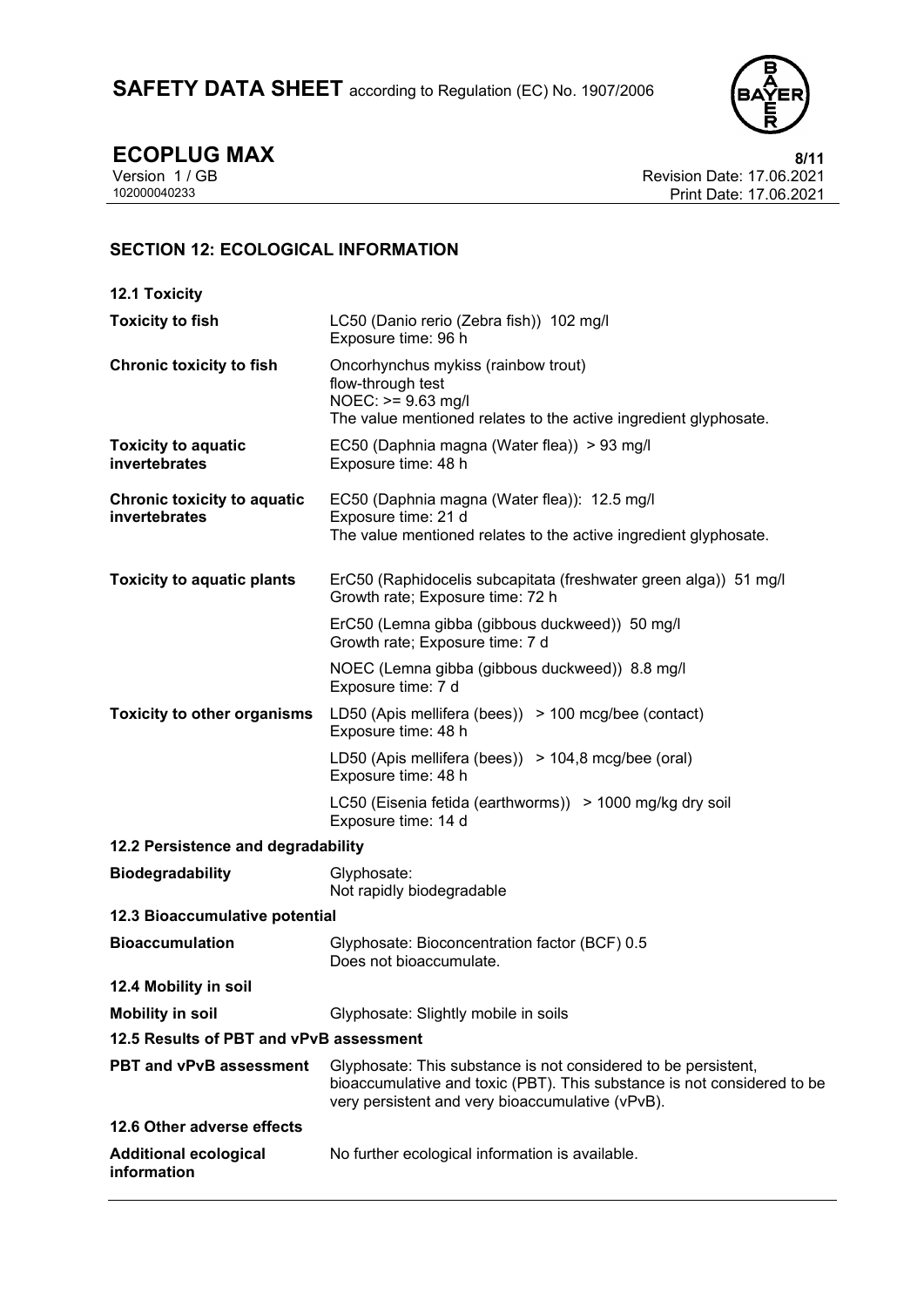

**ECOPLUG MAX** 9/11<br>Version 1 / GB Revision Date: 17.06.2021 Version 1 / GB Revision Date: 17.06.2021 Print Date: 17.06.2021

# **SECTION 13: DISPOSAL CONSIDERATIONS**

#### **13.1 Waste treatment methods**

| <b>Product</b>                      | In accordance with current regulations and, if necessary, after<br>consultation with the site operator and/or with the responsible authority,<br>the product may be taken to a waste disposal site or incineration plant. |
|-------------------------------------|---------------------------------------------------------------------------------------------------------------------------------------------------------------------------------------------------------------------------|
| <b>Contaminated packaging</b>       | Not completely emptied packagings should be disposed of as<br>hazardous waste.                                                                                                                                            |
| Waste key for the unused<br>product | 02 01 08* agrochemical waste containing hazardous substances                                                                                                                                                              |

# **SECTION 14: TRANSPORT INFORMATION**

#### **According to ADN/ADR/UK 'Carriage' Regulations/RID/IMDG/IATA not classified as dangerous goods.**

This classification is in principle not valid for carriage by tank vessel on inland waterways. Please refer to the manufacturer for further information.

**14.1 – 14.5** Not applicable.

#### **14.6 Special precautions for user**

See sections 6 to 8 of this Safety Data Sheet.

#### **14.7 Transport in bulk according to Annex II of MARPOL and the IBC Code** No transport in bulk according to the IBC Code.

# **SECTION 15: REGULATORY INFORMATION**

#### **15.1 Safety, health and environmental regulations/legislation specific for the substance or mixture**

#### **UK and Northern Ireland Regulatory References**

This material may be subject to some or all of the following regulations (and any subsequent amendments). Users must ensure that any uses and restrictions as indicated on the label and/or leaflet are followed.

#### **Transport**

Carriage of Dangerous Goods and Use of Transportable Pressure Equipment Regulations 2009 (SI 2009 No 1348)

Merchant Shipping (Dangerous Goods and Marine Pollutants) Regulations 1997 (SI 1997 No 2367) Air Navigation Dangerous Goods Regulations 2002 (SI 2002 No 2786)

#### **Supply and Use**

Chemical (Hazard Information and Packaging for Supply) Regulations 2009 (SI 2009 No 716) Chemical (Hazard Information and Packaging for Supply) (Northern Ireland) Regulations 2009 Control of Substances Hazardous to Health Regulations 2002 (SI 2002 No 2677) EH40 Occupational Exposure Limits - Table 1 List of approved workplace exposure limits Control of Pesticide Regulations 1986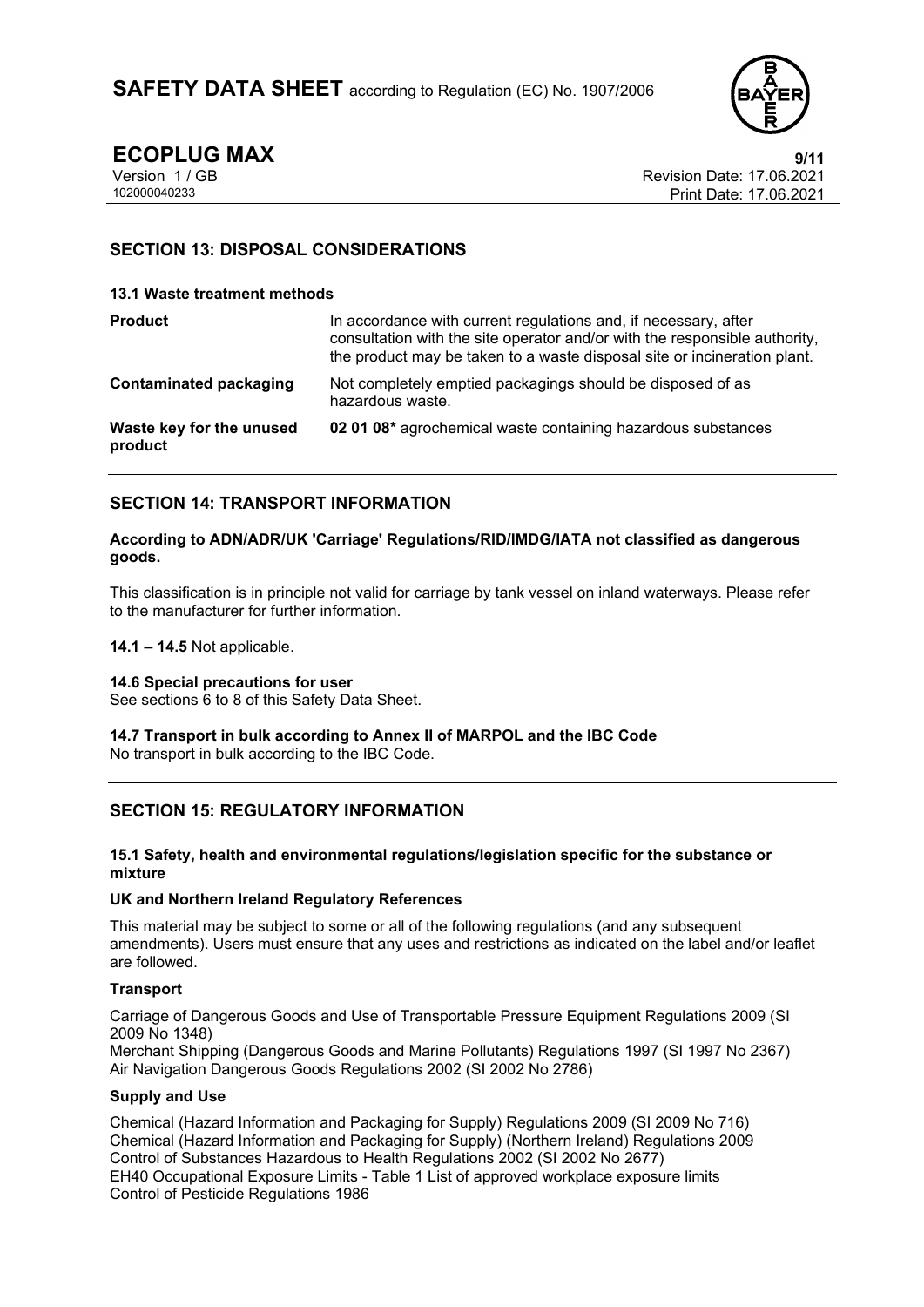

**ECOPLUG MAX** 10/11<br>Version 1 / GB 17.06.2021 Version 1 / GB Revision Date: 17.06.2021 Print Date: 17.06.2021

Dangerous Substances and Explosive Atmospheres Regulations 2002

### **Waste Treatment**

Environmental Protection Act 1990, Part II Environmental Protection (Duty of Care) Regulations 1991 The Waste Management Licensing Regulations 1994 (as amended) Hazardous Waste Regulations 2005 (Replacing Special Waste Regulations 1996 as amended) Landfill Directive Regulation on Substances That Deplete the Ozone Layer 1994 (EEC/3093/94) Water Resources Act 1991 Anti-Pollution Works Regulations 1999

### **Further information**

WHO-classification: U (Unlikely to present acute hazard in normal use)

### **15.2 Chemical safety assessment**

A chemical safety assessment is not required.

# **SECTION 16: OTHER INFORMATION**

### **Text of the hazard statements mentioned in Section 3**

| H315             | Causes skin irritation.                            |
|------------------|----------------------------------------------------|
| H318             | Causes serious eye damage.                         |
| H <sub>319</sub> | Causes serious eye irritation.                     |
| H411             | Toxic to aquatic life with long lasting effects.   |
| H412             | Harmful to aquatic life with long lasting effects. |

#### **Abbreviations and acronyms**

| <b>ADN</b>    | European Agreement concerning the International Carriage of Dangerous Goods by<br><b>Inland Waterways</b> |
|---------------|-----------------------------------------------------------------------------------------------------------|
| ADR.          | European Agreement concerning the International Carriage of Dangerous Goods by<br>Road                    |
| <b>ATE</b>    | Acute toxicity estimate                                                                                   |
| CAS-Nr.       | <b>Chemical Abstracts Service number</b>                                                                  |
| Conc.         | Concentration                                                                                             |
| EC-No.        | European community number                                                                                 |
| <b>ECx</b>    | Effective concentration to x %                                                                            |
| EH40 WEL      | <b>Worker Exposure Limit</b>                                                                              |
| <b>EINECS</b> | European inventory of existing commercial substances                                                      |
| <b>ELINCS</b> | European list of notified chemical substances                                                             |
| EN            | European Standard                                                                                         |
| EU.           | European Union                                                                                            |
| IATA          | International Air Transport Association                                                                   |
| IBC.          | International Code for the Construction and Equipment of Ships Carrying Dangerous                         |
|               | Chemicals in Bulk (IBC Code)                                                                              |
| <b>ICx</b>    | Inhibition concentration to x %                                                                           |
| <b>IMDG</b>   | International Maritime Dangerous Goods                                                                    |
| <b>LCx</b>    | Lethal concentration to x %                                                                               |
| LDx           | Lethal dose to x %                                                                                        |
| LOEC/LOEL     | Lowest observed effect concentration/level                                                                |
| <b>MARPOL</b> | MARPOL: International Convention for the prevention of marine pollution from ships                        |
| N.O.S.        | Not otherwise specified                                                                                   |